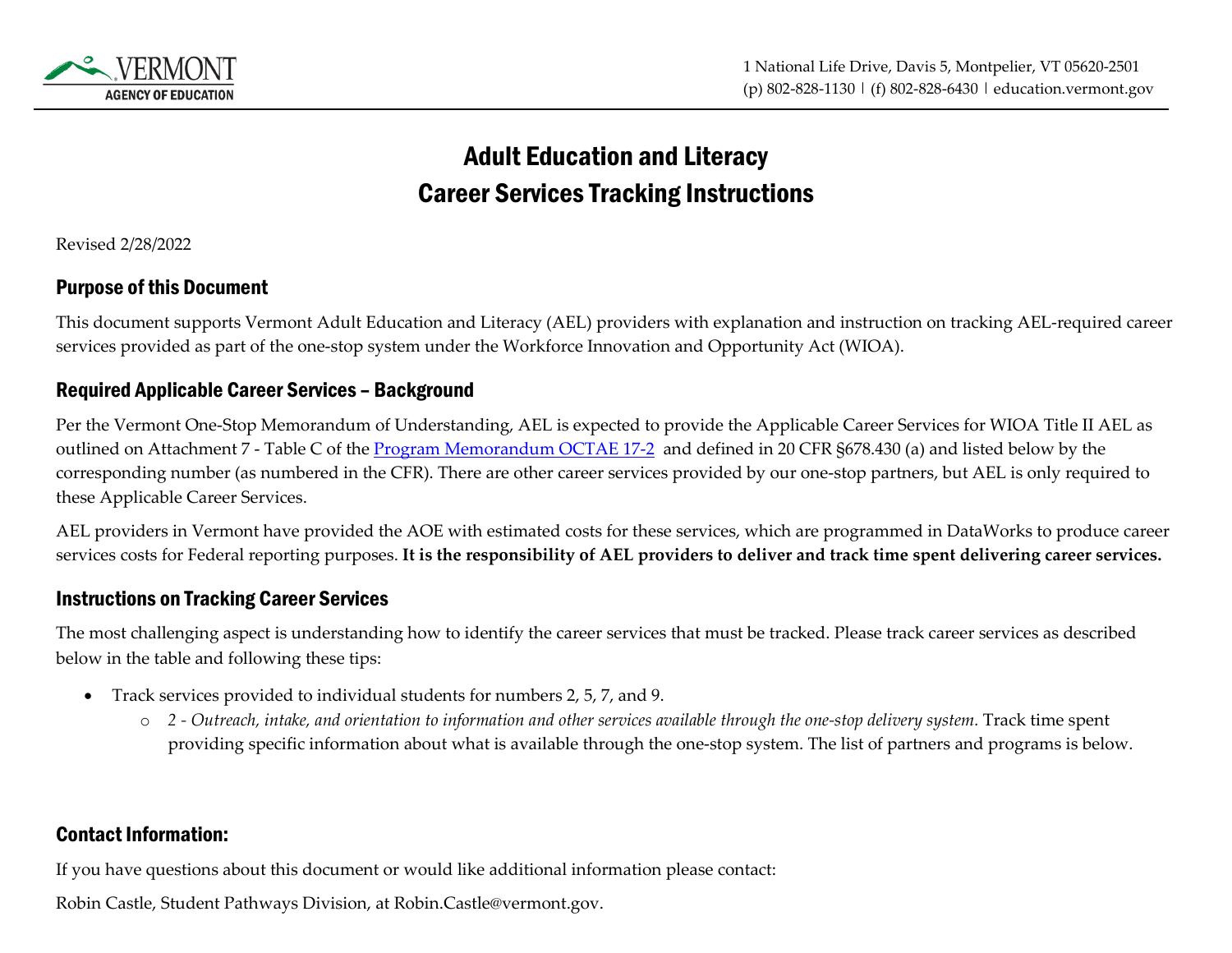Track the time spent only on this specific task, not the entire time spent on outreach, intake and orientation of the student. When providing this service to more than one student at once, track the time spent as a group interaction in DataWorks.

- o *5 – Provision of referrals and coordinating activities with other appropriate programs and services including one-stop programs or other workforce development programs.*
- o *7 Provision of performance information and program cost.*
- o *9 Provision of information and referrals to supportive services that enable the student to participate in one-stop programs.* Track time spent providing information and making referrals to services that are *supportive.*
- **Continue to track time spent on assessments under the "Add Assessment Service" tab, but not as a career service (number 3.)** DataWorks will automatically tally hours spent on initial assessments of skill levels in the career services federal report statistical table.

To learn more about WIOA and tracking career services, view [this recording](https://www.youtube.com/watch?v=BssHq9KrDjs) of the webinar presented on 9/7/2018.

| Career Service $-20$ CFR $\S678.430$                                                                                             | Definition/Clarification - PM OCTAE 17-2/AOE                                                                                                                                                                                                                                                   | <b>Examples</b>                                                                                                                                                                                |
|----------------------------------------------------------------------------------------------------------------------------------|------------------------------------------------------------------------------------------------------------------------------------------------------------------------------------------------------------------------------------------------------------------------------------------------|------------------------------------------------------------------------------------------------------------------------------------------------------------------------------------------------|
| 2 - Outreach, intake, and orientation to<br>information and other services<br>available through the one-stop<br>delivery system. | Outreach is intended to promote awareness of the<br>availability of the System services to/for individuals<br>and businesses that may need these services.                                                                                                                                     | AEL staff provide basic written or verbal<br>information on the services available from one-<br>stop partners – this may happen as part of<br>intake.                                          |
| $\overline{2}$                                                                                                                   | Intake and System orientation is the process of<br>gathering basic information to determine the<br>program(s) appropriateness for the customer and<br>providing the customer with information on the<br>services available to determine if he/she is<br>interested in pursuing those services. | AEL staff identify barriers to employment and<br>other details of a student's unique<br>circumstances to begin to explore which (if<br>any) one-stop partner services would be<br>appropriate. |
| $\overline{2}$                                                                                                                   | System means the one-stop system where all<br>required partners make their services available.                                                                                                                                                                                                 | AEL services are a part of the System.                                                                                                                                                         |

## Career Services Quick Reference Table

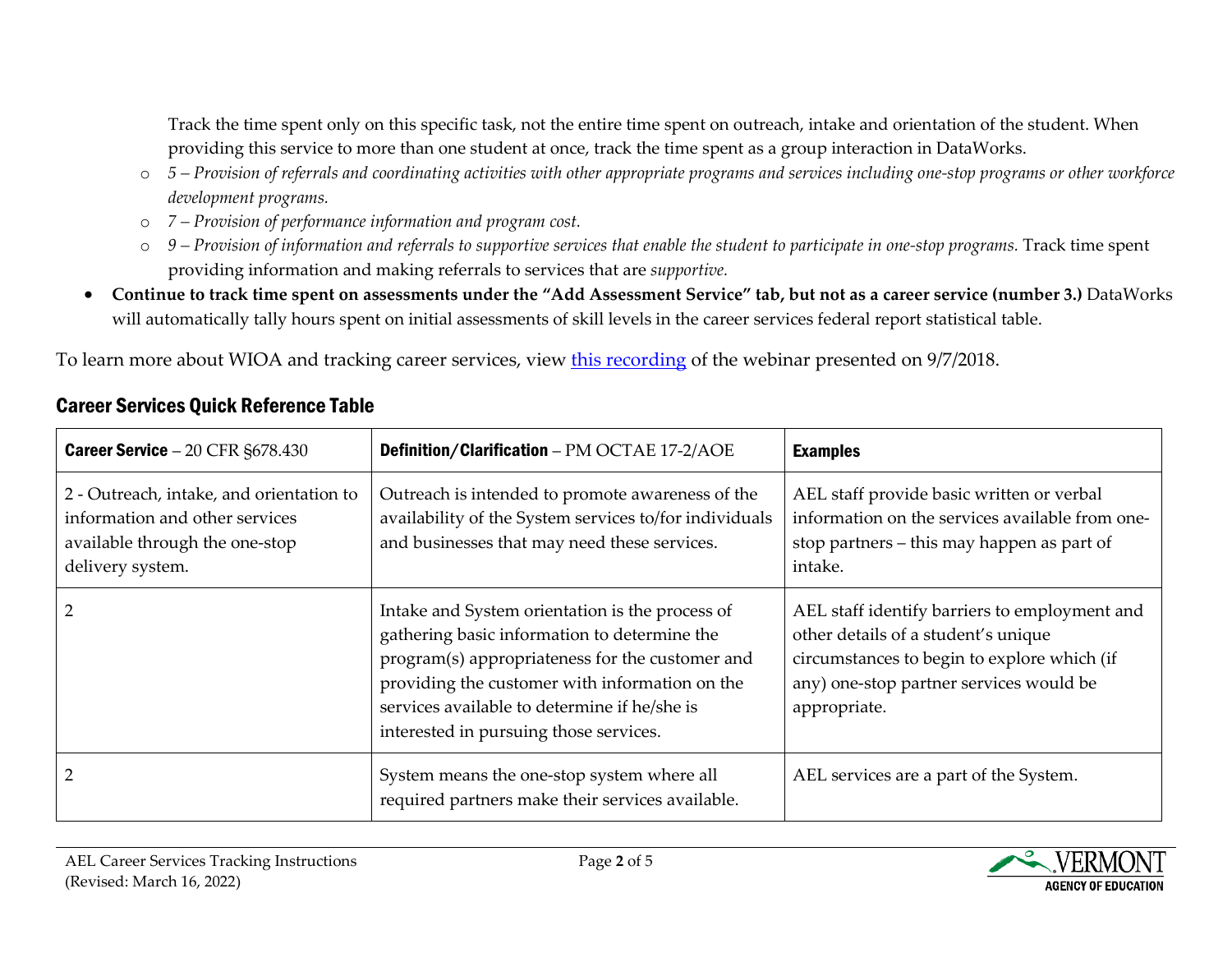| Career Service $-20$ CFR $§678.430$                                                                                                                                                                                                                           | Definition/Clarification - PM OCTAE 17-2/AOE                                                                                                                                                                                                                                                                                                                                                                                   | <b>Examples</b>                                                                                                                                                                                                                                                                                                                    |
|---------------------------------------------------------------------------------------------------------------------------------------------------------------------------------------------------------------------------------------------------------------|--------------------------------------------------------------------------------------------------------------------------------------------------------------------------------------------------------------------------------------------------------------------------------------------------------------------------------------------------------------------------------------------------------------------------------|------------------------------------------------------------------------------------------------------------------------------------------------------------------------------------------------------------------------------------------------------------------------------------------------------------------------------------|
| 3 - Initial assessment of skill levels<br>including literacy, numeracy, and<br>English language proficiency, as well<br>as aptitudes, abilities (including skills<br>gaps), and supportive service needs.                                                     | Initial assessments are automatically pulled from<br>the DataWorks system. Do not track as a Career<br>Service.                                                                                                                                                                                                                                                                                                                | A student is given baseline assessments and it<br>is tracked under "Add Assessment Service."                                                                                                                                                                                                                                       |
| 5 - Provision of referrals to and<br>coordination of activities with other<br>appropriate programs and services,<br>including programs and services<br>within the one-stop delivery system<br>and, when appropriate, other<br>workforce development programs. | Programs and services defined here as those that<br>will provide education or workforce training.<br>Workforce development program means any program<br>that delivers workforce training.<br>This is distinct from referrals to supportive services,<br>which are tracked as #9 below.                                                                                                                                         | AEL staff sends an email to another program<br>(one-stop partner or other program) for other<br>education or workforce training services.<br>Examples of coordinating activities include<br>"making the referral happen", i.e.,<br>communicating with partners on behalf of a<br>student.                                          |
| 7 - Provision of performance<br>information and program cost of<br>eligible providers of education,<br>training, and workforce services by<br>program and type of providers.                                                                                  | Use Vermont's Eligible Training Provider List,<br>maintained by the Vermont Department of Labor.<br>The cost is included on the list. Be sure to always<br>use the list on the Website to ensure you have the<br>most recent information, as it gets updated<br>periodically. Note that the cost may be subsidized<br>by WIOA Title I funds or other sources and not<br>necessarily representative of the cost to the student. | AEL staff gives a student information on the<br>cost of participating in a program included in<br>the Vermont Eligible Training Provider List, if<br>the student has goals that indicate they may<br>benefit from any programs on the list. Staff<br>advises students that the cost may be<br>subsidized by other funding sources. |
| 9 - Provision of information, in usable<br>and understandable formats and<br>languages, relating to the availability<br>of supportive services or assistance,<br>and appropriate referrals to those                                                           | Staff provides customers with referrals to supportive<br>services that enable the customer to participate in<br>authorized WIOA activities.                                                                                                                                                                                                                                                                                    | Based on various partners' programmatic rules<br>and regulations, these supportive services may<br>include, but are not limited to, transportation,<br>child care; dependent care; housing; needs<br>related payments; interpreter services;                                                                                       |

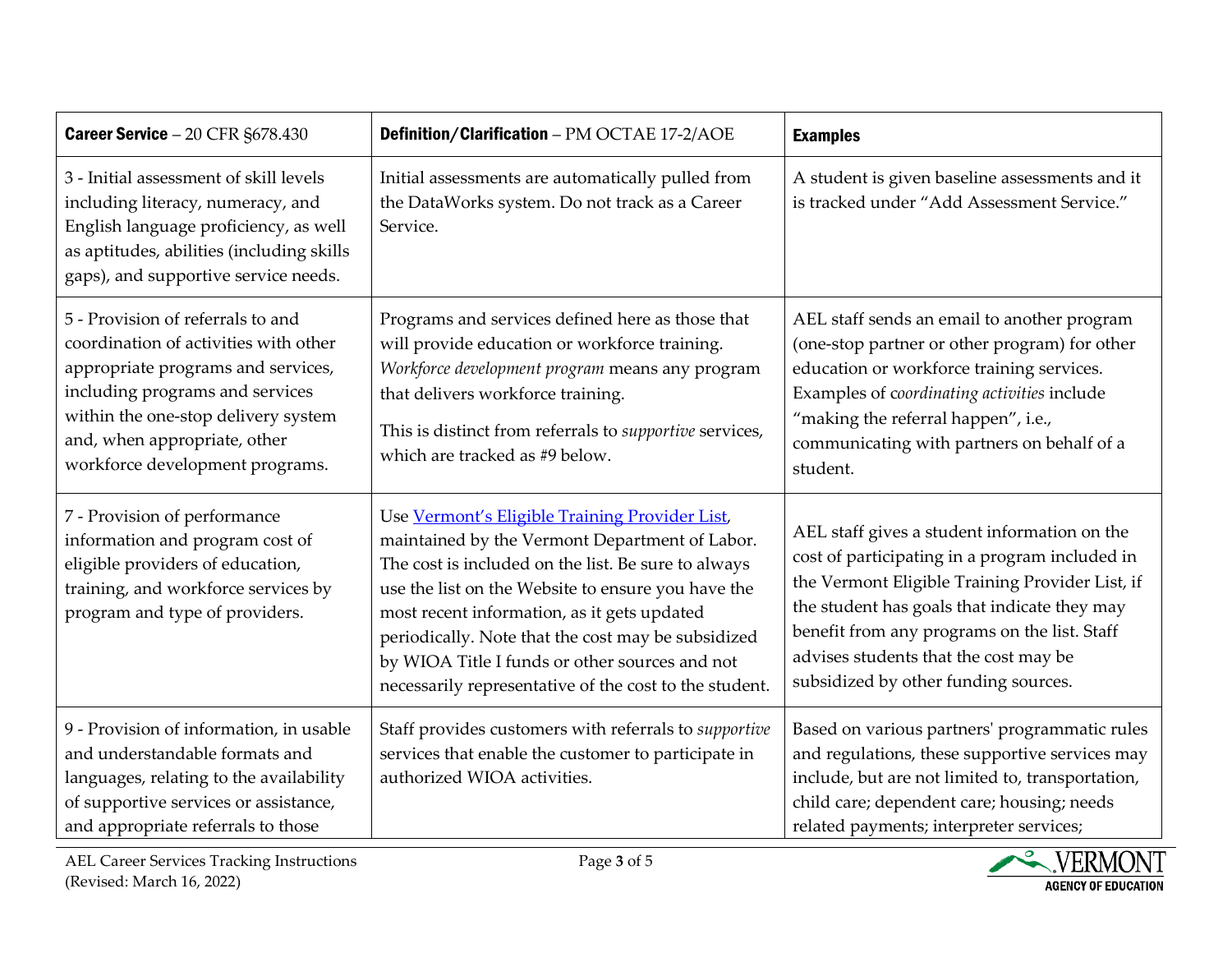| Career Service $-20$ CFR $\S678.430$     | Definition/Clarification - PM OCTAE 17-2/AOE | <b>Examples</b>                                   |
|------------------------------------------|----------------------------------------------|---------------------------------------------------|
| services and assistance, including:      |                                              | reasonable accommodation for youth with           |
| Child care; child support; medical or    |                                              | disabilities; legal aid services; assistance with |
| child health assistance available        |                                              | uniforms or other appropriate work attire;        |
| through the State's Medicaid program     |                                              | assistance with books, fees, and school           |
| and Children's Health Insurance          |                                              | supplies; payments and fees for employment        |
| Program; benefits under SNAP;            |                                              | and training related applications, tests, and     |
| assistance through the earned income     |                                              | certifications; and tools or instruments.         |
| tax credit; and assistance under a State |                                              | Depending on the program, when appropriate,       |
| program for TANF, and other              |                                              | information may also be provided to customers     |
| supportive services and transportation   |                                              | on how to continue these supportive services      |
| provided through that program.           |                                              | after programs are completed.                     |

## One-Stop System Partners and Programs

Required one-stop partners under the Workforce Innovation and Opportunity Act (WIOA) of 2014, 29 U.S.C. §3151(b) and (c):

- Vermont's State Workforce Development Board
- Vermont Department of Labor services provided under Titles I and III, including:
	- o Adult & Dislocated Worker Programs (i.e., job assistance and training opportunities)
	- o Youth (i.e., Vermont Youth Employment Program, YouthBuild)
	- o Wagner-Peyser Employment Service Programs (i.e., employment services at the DOL one-stop center, services to unemployment claimants)
- Vermont Agency of Education only the services provided by the below programs:
	- o Adult Education and Literacy
	- o Career Technical Education of postsecondary institutions
- Vermont Department of Disabilities, Aging, and Independent Living only the services provided by the below Divisions:
	- o Division of Vocational Rehabilitation